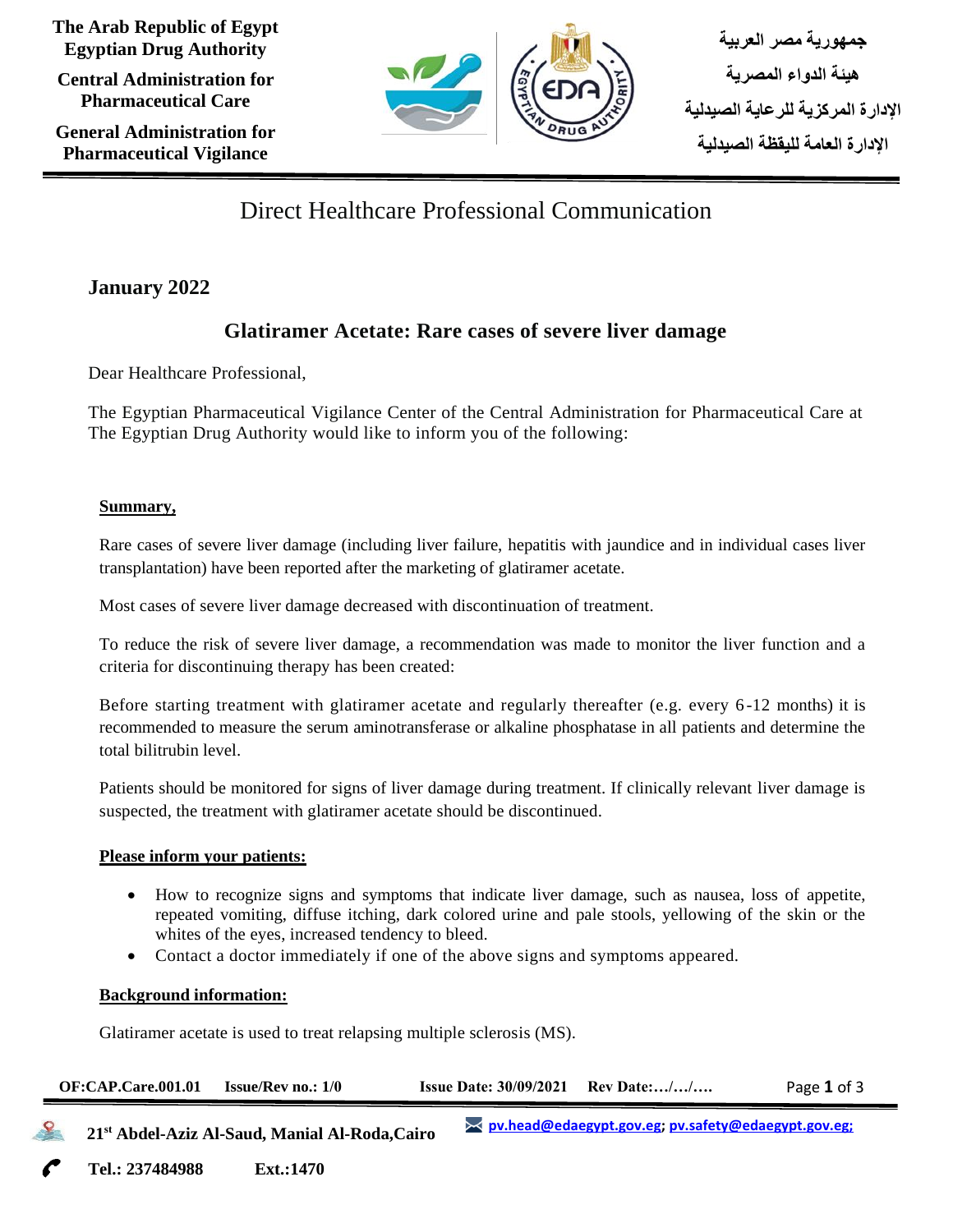#### **The Arab Republic of Egypt Egyptian Drug Authority**

**Central Administration for Pharmaceutical Care**

**General Administration for Pharmaceutical Vigilance**



Glatiramer acetate is a synthetic, complex mixture of polypeptides and acts as a disease-modifying agent which leads to a significant reduction in the number of attacks.

Rare cases became more severe with post-marketing observation and liver damage has been reported. The possible pathomechanism that leads to liver damage is currently not known.

The drug-induced liver injury (DILI) pattern is considered idiosyncratic.

The pattern of reported events was similar for the two dosages 20mg/ml and 40mg/ml. Hepatic events occurred within days to years of treatment with Glatiramer acetate. In these cases, among other things, the following accompanying circumstances are reported: excessive alcohol consumption, existing or known history of liver damage and the use of other potentially hepatotoxic drugs. Most cases of severe liver damage decreased with discontinuation of treatment.

#### **Recommendation for professionals:**

The early detection of possible liver damage from the use of Glatiramer acetate is essential so that timely measures can be taken and if so, clinically relevant the treatment can be discontinued. Healthcare professionals should measure before starting treatment with glatiramer acetate and regularly thereafter (for example every 6- 12 months) the serum aminotransferase and alkaline phosphatase in all patients.

Determine phosphatase and total bilirubin levels.

Patients should look for signs and symptoms of liver damage during treatment and be trained to see a doctor if symptoms occur.

#### **References**

#### **Switzerland**

**[https://www.swissmedic.ch/swissmedic/fr/home/medicaments-a-usage-humain/surveillance](https://www.swissmedic.ch/swissmedic/fr/home/medicaments-a-usage-humain/surveillance-du-marche/health-professional-communication--hpc-/dhpc-glatirameracetat.html)[du-marche/health-professional-communication--hpc-/dhpc-glatirameracetat.html](https://www.swissmedic.ch/swissmedic/fr/home/medicaments-a-usage-humain/surveillance-du-marche/health-professional-communication--hpc-/dhpc-glatirameracetat.html)**

#### **Call for reporting**

Healthcare professionals are asked to report any suspected adverse reactions via the Egyptian reporting system:

Name: Egyptian Pharmaceutical Vigilance Center

| $OF: CAP.Care.001.01$ Issue/Rev no.: $1/0$ | <b>Issue Date: <math>30/09/2021</math> Rev Date://</b> | Page 2 of 3 |
|--------------------------------------------|--------------------------------------------------------|-------------|
|                                            |                                                        |             |

 **21st Abdel-Aziz Al-Saud, Manial Al-Roda,Cairo**

**[pv.head@edaegypt.gov.eg;](mailto:pv.head@edaegypt.gov.eg) [pv.safety@edaegypt.gov.eg;](mailto:pv.safety@edaegypt.gov.eg;)**

**Tel.: 237484988 Ext.:1470 Cairo**